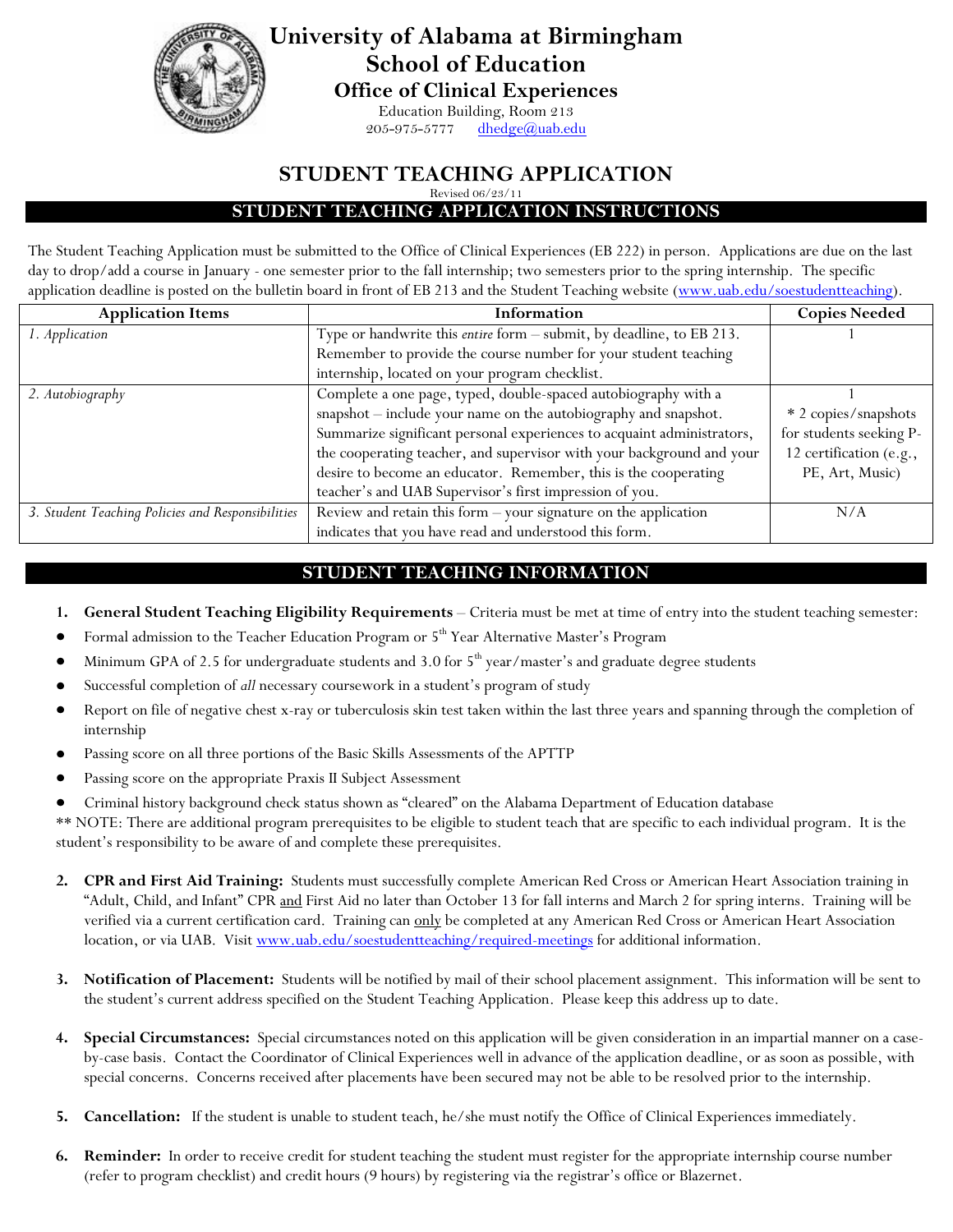| (Last)                                                                                                                                                                                                                                                                                                                                                                             | (First)                  |                                                                             | (Middle) |                                                                    |                                                                                                                                                                                                                                                                                                                                                                                | Social Security No.: ______________                                                       |  |
|------------------------------------------------------------------------------------------------------------------------------------------------------------------------------------------------------------------------------------------------------------------------------------------------------------------------------------------------------------------------------------|--------------------------|-----------------------------------------------------------------------------|----------|--------------------------------------------------------------------|--------------------------------------------------------------------------------------------------------------------------------------------------------------------------------------------------------------------------------------------------------------------------------------------------------------------------------------------------------------------------------|-------------------------------------------------------------------------------------------|--|
|                                                                                                                                                                                                                                                                                                                                                                                    |                          |                                                                             |          |                                                                    |                                                                                                                                                                                                                                                                                                                                                                                |                                                                                           |  |
|                                                                                                                                                                                                                                                                                                                                                                                    |                          |                                                                             | (Street) |                                                                    |                                                                                                                                                                                                                                                                                                                                                                                | (City) (State) (Zip)                                                                      |  |
| Phone: $(\_\_)$                                                                                                                                                                                                                                                                                                                                                                    |                          |                                                                             |          |                                                                    |                                                                                                                                                                                                                                                                                                                                                                                |                                                                                           |  |
| Assigned Advisor's Name: _________________________________ Internship Course No.:__________ Credit Hours:________                                                                                                                                                                                                                                                                  |                          |                                                                             |          |                                                                    |                                                                                                                                                                                                                                                                                                                                                                                |                                                                                           |  |
|                                                                                                                                                                                                                                                                                                                                                                                    | (signature not required) |                                                                             |          |                                                                    |                                                                                                                                                                                                                                                                                                                                                                                |                                                                                           |  |
| Expected Degree: ____ Undergraduate ____ Graduate ____ 5 <sup>th</sup> Year _____ Dual _____ Middle School Endorsement                                                                                                                                                                                                                                                             |                          |                                                                             |          |                                                                    |                                                                                                                                                                                                                                                                                                                                                                                |                                                                                           |  |
|                                                                                                                                                                                                                                                                                                                                                                                    |                          |                                                                             |          |                                                                    |                                                                                                                                                                                                                                                                                                                                                                                |                                                                                           |  |
| __ Early Childhood/Elementary<br>__ Secondary Biology<br>__ Secondary General Science<br>__ Secondary English Language Arts<br>__ English as a Second Language                                                                                                                                                                                                                     |                          | __ Secondary Math<br>___ Middle School Math<br>_6-12 Collaborative Teaching |          | K-6 Collaborative Teaching<br>__ Early Childhood Special Education | $\_\_6$ -12 Spanish<br>$-6-12$ French<br>$\rule{1em}{0.15mm} \begin{tabular}{ c c } \hline \quad \quad & \quad \quad & \quad \quad & \quad \quad \\ \hline \quad \quad & \quad \quad & \quad \quad \\ \hline \end{tabular} \vspace{-0.08cm} \begin{tabular}{ c c c } \hline \quad \quad & \quad \quad \\ \hline \end{tabular}$<br>$\equiv$ PE<br>$r =$ Art<br>___ Music (Band) |                                                                                           |  |
|                                                                                                                                                                                                                                                                                                                                                                                    |                          | ____ Visually Impaired                                                      |          |                                                                    | ___ Music (Choral)                                                                                                                                                                                                                                                                                                                                                             | $\frac{1}{\sqrt{1-\frac{1}{2}}}\text{Other:}\frac{1}{\sqrt{1-\frac{1}{2}}}\text{ with }1$ |  |
|                                                                                                                                                                                                                                                                                                                                                                                    |                          |                                                                             |          |                                                                    |                                                                                                                                                                                                                                                                                                                                                                                |                                                                                           |  |
|                                                                                                                                                                                                                                                                                                                                                                                    |                          |                                                                             |          |                                                                    |                                                                                                                                                                                                                                                                                                                                                                                |                                                                                           |  |
|                                                                                                                                                                                                                                                                                                                                                                                    |                          |                                                                             |          |                                                                    |                                                                                                                                                                                                                                                                                                                                                                                |                                                                                           |  |
| __ Secondary Social Science<br>__ Secondary History<br>Are you in the Urban Teacher Enhancement Program (UTEP)? ___ Yes ___ No<br>High School and Year of Graduation: Manual Communication of Graduation:<br>Name of School(s) where any Relatives are Employed:<br>Have you ever been or are you currently employed at any school(s)? __Yes __No Title of Position: _____________ |                          |                                                                             |          |                                                                    |                                                                                                                                                                                                                                                                                                                                                                                |                                                                                           |  |
|                                                                                                                                                                                                                                                                                                                                                                                    |                          |                                                                             |          |                                                                    |                                                                                                                                                                                                                                                                                                                                                                                |                                                                                           |  |
| Subject(s):                                                                                                                                                                                                                                                                                                                                                                        |                          |                                                                             |          |                                                                    |                                                                                                                                                                                                                                                                                                                                                                                |                                                                                           |  |
| List the schools and grade levels you have observed for prior course requirements: ___________________________                                                                                                                                                                                                                                                                     |                          |                                                                             |          |                                                                    |                                                                                                                                                                                                                                                                                                                                                                                |                                                                                           |  |
|                                                                                                                                                                                                                                                                                                                                                                                    |                          |                                                                             |          |                                                                    |                                                                                                                                                                                                                                                                                                                                                                                |                                                                                           |  |
| Grade Level Preference for Internship - Circle appropriate grade level below:<br>NOTE: Preferences are considered,<br>but not guaranteed.                                                                                                                                                                                                                                          |                          |                                                                             |          |                                                                    | $1^{\text{st}}$ Choice K 1 2 3 4 5 6 7 8 9 10 11 12                                                                                                                                                                                                                                                                                                                            |                                                                                           |  |
|                                                                                                                                                                                                                                                                                                                                                                                    |                          |                                                                             |          |                                                                    | $2^{nd}$ Choice K 1 2 3 4 5 6 7 8 9 10 11 12                                                                                                                                                                                                                                                                                                                                   |                                                                                           |  |

*information, and I agree to accept the placement assignment that is arranged for me. \*Applicant Signature: \_\_\_\_\_\_\_\_\_\_\_\_\_\_\_\_\_\_\_\_\_\_\_\_\_\_\_\_\_\_\_\_\_\_\_\_\_\_ Date: \_\_\_\_\_\_\_\_\_\_\_\_\_\_\_\_\_\_\_\_*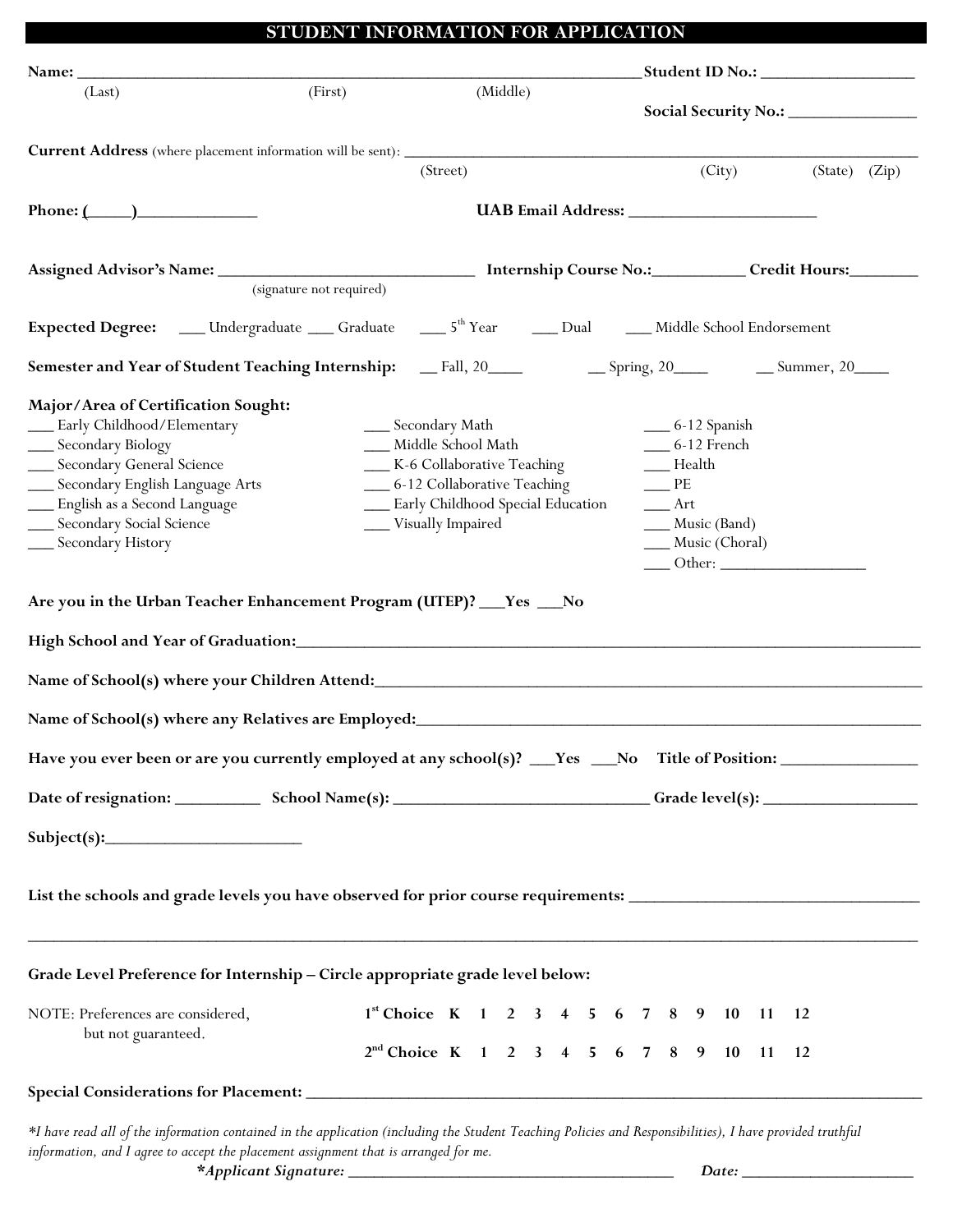#### **STUDENT TEACHING POLICIES**

Candidates are responsible for adhering to all policies and responsibilities specified below and located within the Student Teaching Handbook. The intern may be removed from the internship at any time for failure to comply. The signature on the application indicates awareness and acceptance of the policies listed below.

- 1. Student teachers must deliver and verify that the Office of Clinical Experiences (EB 213) has received the application by the due date.
- 2. Student teachers are not permitted to arrange or influence their internship placement by contacting administrators, principals, or teachers. Placements are arranged solely through the Office of Clinical Experiences.
- 3. Student teachers are clustered by zip code with a minimum of 3-4 students per school. Placement sites are selected based on the reasonable convenience for all the students in the cluster, availability of qualified teachers, availability of grade levels, and the willingness of the school administrators and staff to host student teachers.
- 4. Placements are based on state guidelines and school availability and depend upon administrative selection. Therefore, while grade level preferences will be seriously considered, no assurance can be given that placement will be in the desired grade level. Grade level placements are also determined based on previous time spent observing for program course requirements.
- 5. Student teaching placements will not be secured if the student fails to provide evidence to the Office of Student Services following an eligibility examination. Failure to meet all eligibility requirements will result in the student teaching placement being cancelled.
- 6. Secondary student teachers will not be placed at the high school they graduated from for a minimum of 10 years after they have graduated (i.e., there is a ten year grace period).
- 7. Student teachers are not placed in schools where they have relatives employed or children attending.
- 8. Student teachers with any extenuating circumstances about their placement site must contact the Office of Clinical Experiences when the Student Teaching Application is turned in or as soon as possible. The Office of Clinical Experiences must be notified before placements are secured for the semester.
- 9. Student teachers must comply with policies/expectations for teachers of the school system to which they are assigned, including attendance, work hours, professional attire, and personal conduct. This also includes before/after school functions and meetings.
- 10. Student teachers must notify the Office of Clinical Experiences immediately if cancellation of the internship is necessary failure to do so is considered discourteous and unprofessional. They must also specify to which semester the student teaching application should be moved. After one semester, the student teacher must reapply by filling out another application.
- 11. If a student teacher plans to move from UAB's 50 mile radius (i.e., 50 miles from the UAB campus or the supervisor's base to the school) before starting the student teaching internship, he/she must find an institution that has a school of education that can provide supervision during the arranged student teaching dates. The internship must take place at a SACS accredited public school with the appropriate amount of supervision visits. This arrangement must be approved by the student teacher's Department Chairperson via the Courtesy Placement form found at:<http://www.uab.edu/soestudentteaching/placements>If department approval is given the student will be responsible for any fees required by the host institution. The student must also register at UAB for student teaching. For more information contact the Office of Clinical Experiences or visit: [http://www.uab.edu/soestudentteaching/placements.](http://www.uab.edu/soestudentteaching/placements)
- 12. If an Alternative  $5<sup>th</sup>$  year student is seeking a teaching position the school must be accredited by SACS. This may be verified by asking the administrator of the school or calling the Office of Clinical Experiences. When a 5<sup>th</sup> year student is seeking a teaching position the school must be in the UAB 50 mile radius (i.e., from the UAB campus or the UAB supervisor's base to the school) or the student will need to search for another institution to provide supervision. The area of certification must be taught everyday, "bus duty to bus duty."
- 13. The Student Teaching Orientation is counted as the first day of the internship attendance is mandatory. A separate orientation for hired student teachers will be held the same day. Specific dates will be included in the placement letter.
- 14. After the initial Student Teaching Orientation, Alternative 5<sup>th</sup> year student teachers can only accept employment by a school system during student teaching if the student teacher is hired to take over his/her cooperating teacher's current teaching schedule (i.e., if the placement location, teaching schedule, and UAB supervision remains the same).
- 15. Address and name changes must be submitted to the Office of Clinical Experiences as soon as possible. After placements have been secured, address changes will not be used to make or adjust placements.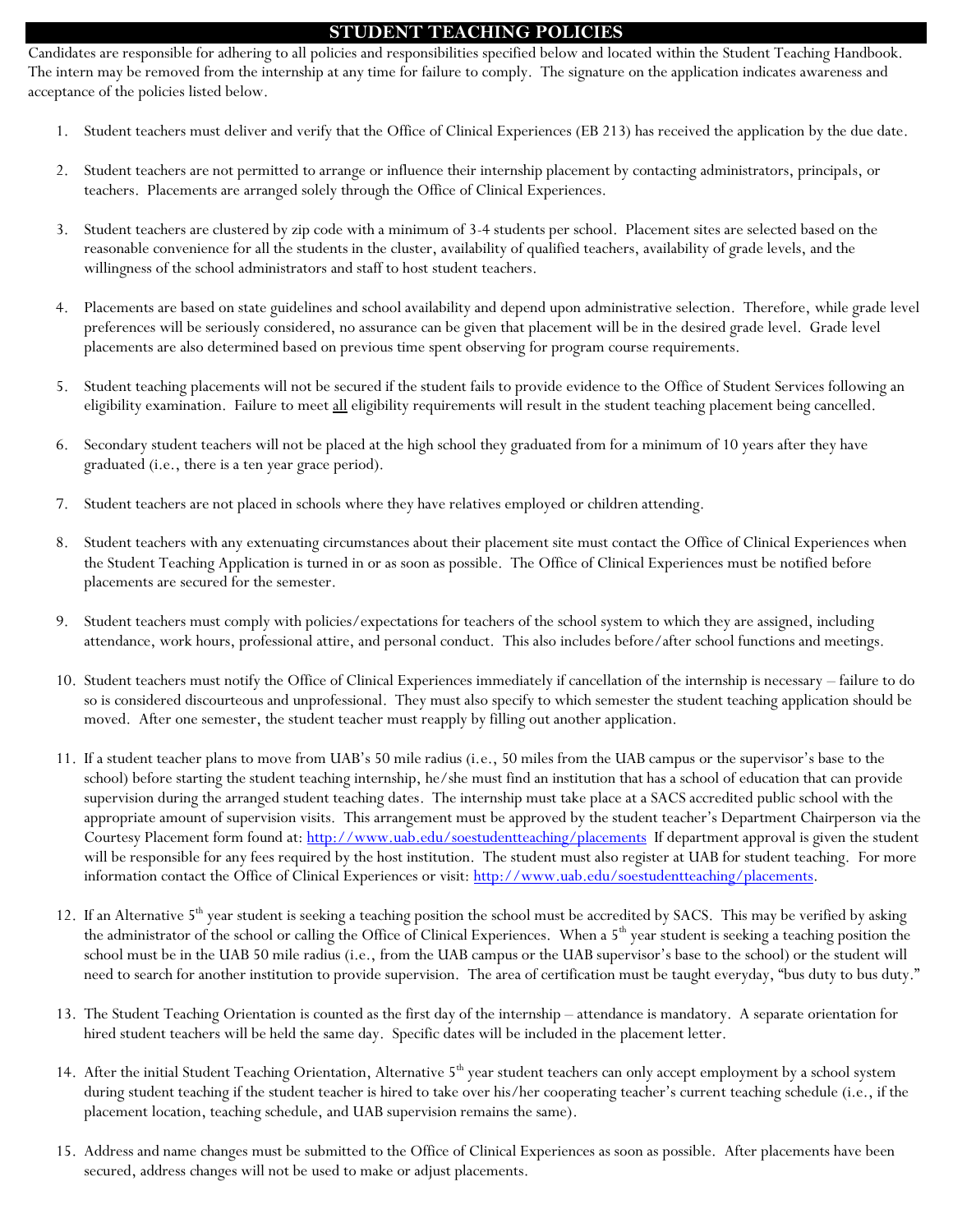# **Clarification of Student Teaching Requirements for Undergraduate and Alternative Fifth-Year Students**

# **STUDENT COPY**

# **Background:**

Many of our students here at UAB are employed by school systems **prior** to earning full certification. These students either work as paraprofessionals OR are employed through emergency certification routes. If you are currently working as a paraprofessional or teaching via an emergency certificate, please read the cautionary statements below.

#### **Cautionary Statements**:

The Alabama State Department of Education has very specific requirements regarding student teaching. In fact, the 2007 Alabama Administrative Code (*Teacher Education Chapter*, 2009, p. 254) specifically states:

*The internships in Class B and Alternative Class B programs shall be full-time in the schools for a full semester which may include more than one classroom or grade level, with experiences of the intern progressing to the full responsibilities of the teacher for at least 20 full days including at least 10 consecutive days."* Additionally, student teachers must teach in the field in which certification is sought literally from bus duty to bus duty each day during this 15-week period. Student teachers may not teach ANY subject or course which is not directly approved in their area of certification. For example, it is not acceptable for a student teacher seeking certification in Spanish to teach a course in French or English Language Arts. Finally, the student teaching experience MUST occur during the 15 weeks of the **same** semester and the student teaching experience **cannot** be divided over two semester terms.

**If you are currently working as a paraprofessional,** you will **not** be allowed to continue in this position while simultaneously completing your student teaching. In your situation, it is simply impossible for you to assume the full responsibilities of a teacher as required by certification law. In the past, some students have been granted a leave of absence by their school systems during the student teaching semester so that their benefits can be retained. This has worked out well when school systems have agreed to permit a leave of absence. However, please be aware that most students who work as paraprofessionals will have to discontinue employment during the student teaching semester.

If you are currently teaching under emergency certification, you will need to consult with Ms. Vanessa Vega [\(vevega@uab.edu;](mailto:vevega@uab.edu) 934-8369) **prior** to applying for student teaching (completed in the January before your student teaching experience is to begin the next year) to make sure that you are teaching only those subjects or content that are covered by the area in which you are seeking certification. For example, if you are pursuing "A" level certification in English Language Arts, Ms. Vega will need to evaluate your teaching schedule to make sure that you are teaching only those courses covered by your area of certification. For example, it would **not** be acceptable if you taught two blocks of English and one block of Cultural Arts.

Please be aware that you must be teaching **full-time** in the area in which you are seeking certification during the entire semester you are completing certification. If you are teaching courses/subjects in areas outside of your area of certification, we will **NOT** approve your student teaching experience at the school where you are currently employed because this would be in violation of certification law in our state.

**As a final note,** please understand that we are clarifying these requirements to **protect you** from certification complications. Here in the UAB School of Education, we are committed to assisting you in completing a successful student teaching experience and also, to secure certification as mandated by state law.

I have read this document. My signature means that I understand its contents.

\_\_\_\_\_\_\_\_\_\_\_\_\_\_\_\_\_\_\_\_\_\_\_\_\_\_\_\_\_\_\_ \_\_\_\_\_\_\_\_\_\_\_\_\_\_\_\_\_\_\_\_\_\_\_\_\_\_\_\_\_\_\_\_\_